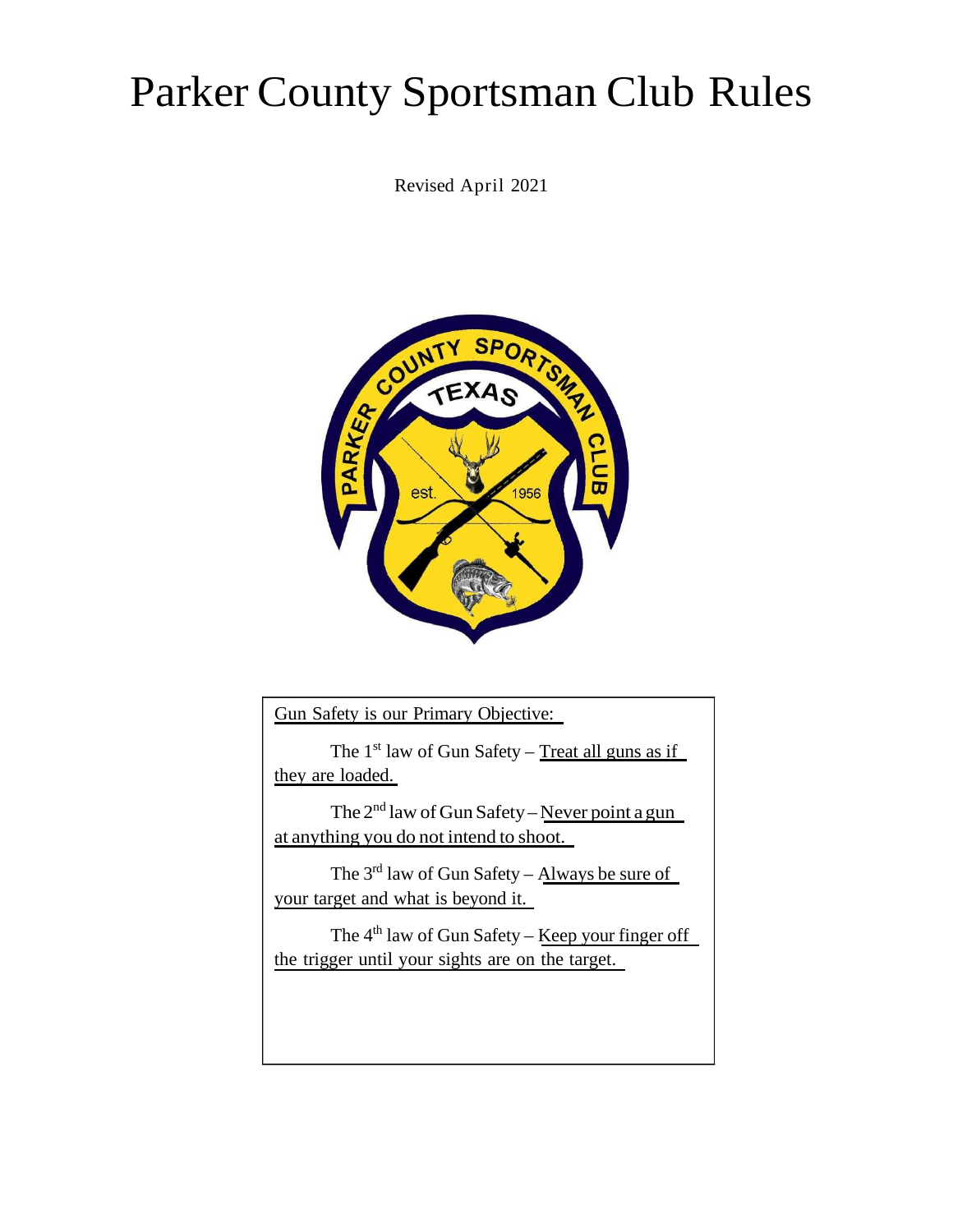#### **Contents**

| Topic                                   | Page           |  |
|-----------------------------------------|----------------|--|
| <b>General Rules</b>                    | $\overline{2}$ |  |
| <b>General Range Rules</b>              | $\overline{4}$ |  |
| Making the Range COLD/HOT               | 6              |  |
| <b>Black Powder Safety Requirements</b> | 6              |  |
| <b>Holster Section</b>                  | 7              |  |
| <b>Safety Violation Policy</b>          | 7              |  |
| Specific Range Rules                    |                |  |
| Range $A - 25 \& 50$ Yard               | 8              |  |
| Range $B - 50 \& 100$ Yard              | 9              |  |
| Range $C - 200 \& 250$ Yard             | 10             |  |
| Ranges D & $E$ – Shotgun Ranges         | 11             |  |
| Range $F - 50$ Foot                     | 13             |  |
| Range $G$ – Steel Plates                | 14             |  |
| <b>Sporting Clays Range</b>             | 15             |  |
| <b>Pertinent Information</b>            | 16             |  |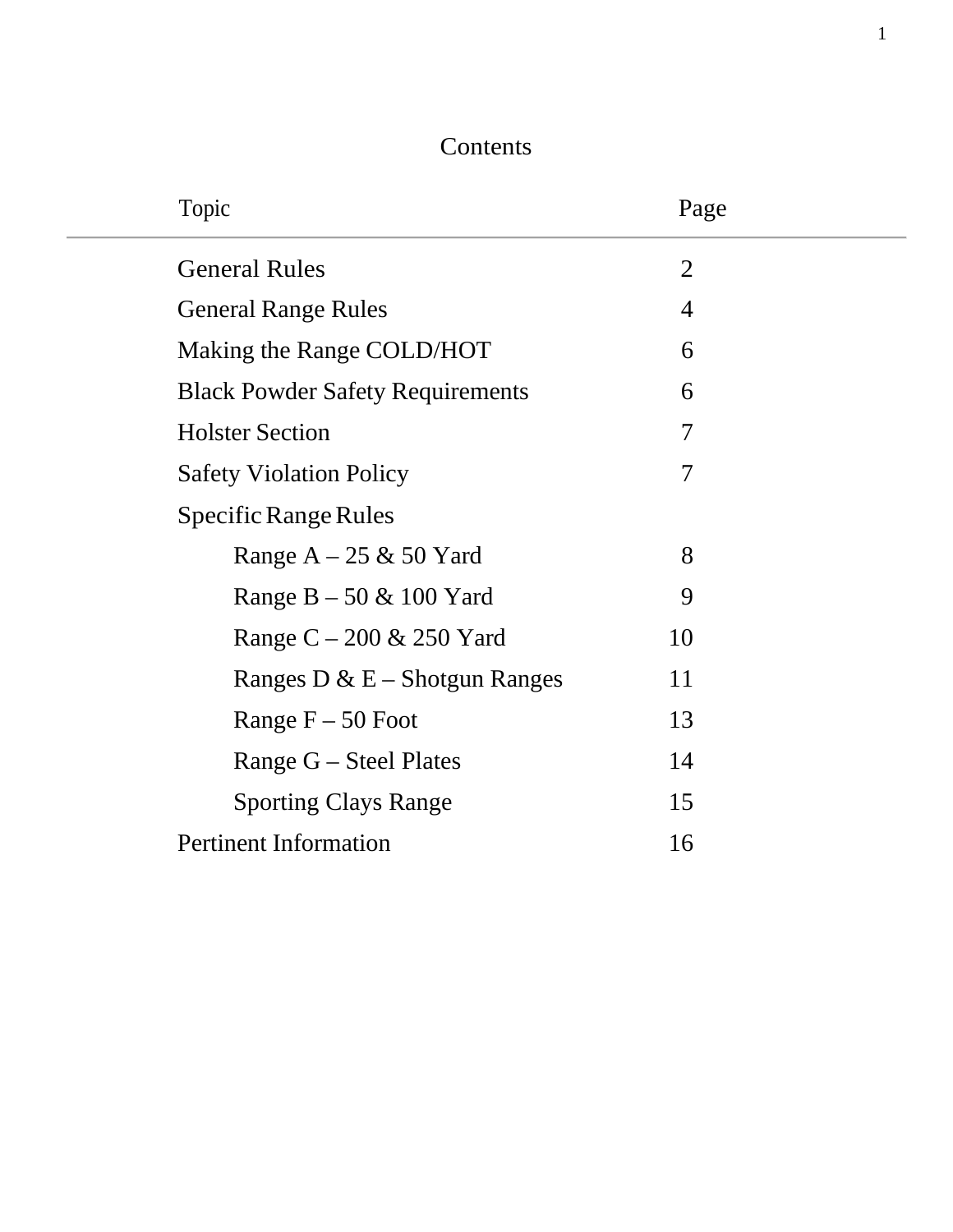# PCSC General Rules

#### Revision: April 2021

- 1. The normal membership is a Family Membership, which includesthe Member, his or her spouse, and dependent children under 18 years of age that are listed on the membership application or renewal application. The Member is given a gate key and a badge which is to be worn at all times while on Club property. The listed spouse and children may accompany the Member for shooting activities and are not considered guests. Only one member of the family (other than the Member) may shoot at a time, as the Member is responsible for the actions of their party at all times.
- 2. PCSC Guest Pass Policy:
	- A. A guest is anyone a Member brings to the Range with the intention of allowing them to shoot, and who is not covered under the normal Family Membership.
	- B. A Guest Membership is required in order to allow guests to shoot.
	- C. The Member is responsible for his or her guests and their actions.
	- D. The Member must accompany all guests while they are handling firearms.
	- E. A Guest Membership comes with a separate badge to be worn by the person shooting, and only one guest is allowed to shoot at a given time. Guests shall shoot only in the lane adjacent to the Member. In the case of a crowded Range, Members will shoot on the same lane as their guest. Under no circumstances should a Member, guests, and/or family members occupy more than two adjacent shooting lanes. The Member must maintain close supervision of guests and family members at all times.
	- F. Members may only bring non-members to Events that are open to the public. Among these are New Member Orientation Classes, Board Approved Matches, and Swap Meets.
	- G. All guests shall sign a Hold Harmless Agreement at the gatehouse each time they arrive at the facility, whether or not they plan to shoot.
- 3. Parker County Sportsman Club is for the use of all Members. Treat it and all Members with care and respect.
- 4. Theft or abuse of Club property shall be reported. Members observing theft or abuse of Club property should record the vehicle license plate number of the Member perpetrating the theft or abuse.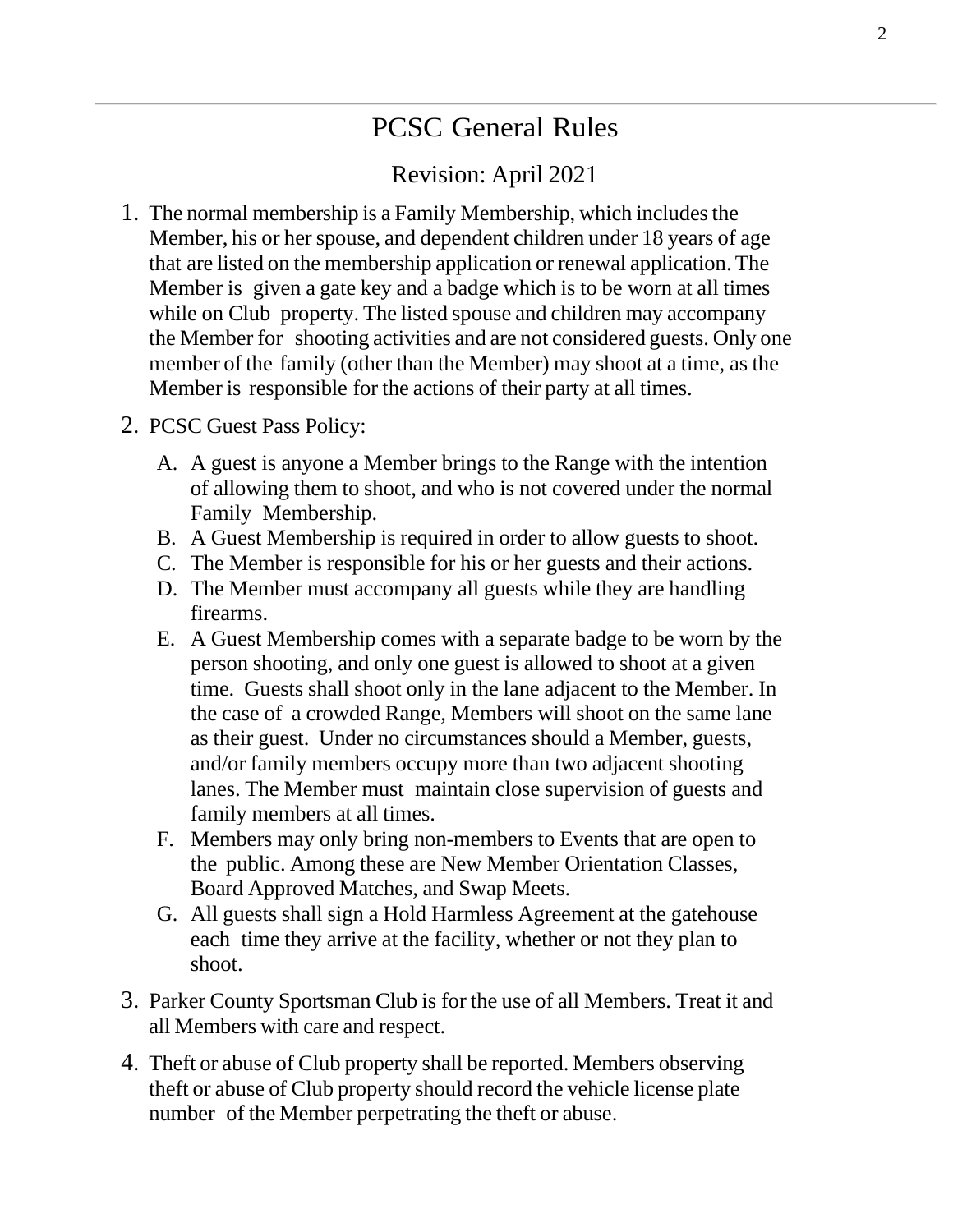- 5. Gate shall be kept locked and all Members and guests are required to sign-in and sign-out on the log provided in the gatehouse. Members are required to obtain guest signatures on the Club Liability Waiver forms prior to entering the Club property with a guest. Please print legibly all requested information.
- 6. The first Member on each day shall raise the Red Flag to indicate that Ranges are in use. The last Member to leave shall lower the Red Flag and return it to its storage container.
- 7. The use of alcohol and/or illegal drugs isforbidden on Club property, and anyone under the influence is prohibited from being present on Club property.
- 8. Please keep the restroom doors closed and report any water leaks A.S.A.P. Call (817) 271-0467 to report any issues.
- 9. Willful destruction of Club property (shooting at target frames, frame holders, shooting at non-approved targets, digging in berms, driving off graveled area, etc.) may result in loss of membership.
- 10.Every Member of our Club is responsible for his or her safety as well as the safety of other Members and guests. Shooting hours are from legal sunrise to legal sunset as published in the daily newspaper, except with Board approval.
- 11.All minors 17 years of age or younger must be accompanied and supervised by an adult Member at all times.
- 12.Please keep the ranges clean. Pick up trash and brass, and place trash and used targets in the trash cans.
- 13.Wildlife found on the range shall not be shot at, trapped, baited, or otherwise disturbed in any way without written authorization of the PCSC Board of Directors.
- 14.Please report all accidents on PCSC property to (817) 271-0467 and call 911.
- 15.Please bring current rule book in your range bag or vehicle.
- 16.YOU ARERESPONSIBLE TO KNOW THE RULES!
- 17.RULE FOR PROFIT Anyone using this club for personal profit or a special event must ask the board for approval, supply proof of insurance, and give compensation as determined by the Board to the Club.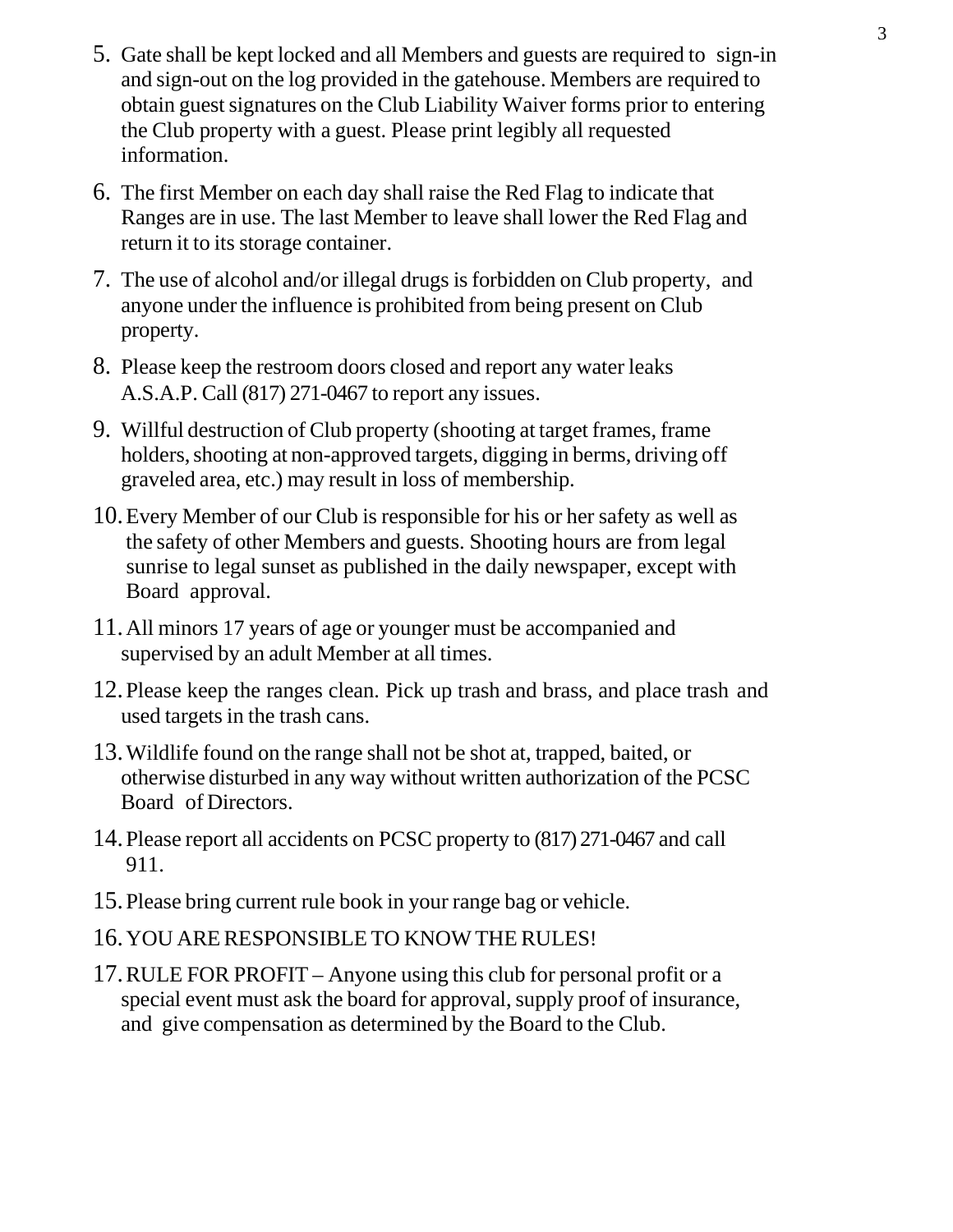#### PCSC General Range Rules

#### Gun Safety Is our Primary Objective:

The 1<sup>st</sup> law of Gun Safety – Treat all guns as if they are loaded.

The  $2^{nd}$  law of Gun Safety – Never point a gun at anything you do not intend toshoot.

The  $3^{rd}$  law of Gun Safety – Always be sure of your target and what is beyond it.

The  $4<sup>th</sup>$  law of Gun Safety – Keep your finger off the trigger until your sights are on the target.

- 1. Allshooters and non-shootersshall wear protective glasses and proper hearing protection when near a firing line that is declared HOT.
- 2. Club organized Matches and Events will be posted on the Club Website [\(https://parkersportsman.com\)](https://parkersportsman.com/) and in the Club Newsletter. No other use of the Range will be allowed while the Range is hosting a Club organized Match or Event unless permitted by the designated Match/Event Director.
- 3. Fully automatic firearms are not allowed on any Range. Thisincludes the use of "crank fires," "springs," "hell fires," "bump fires," "slide fires," "binary triggers" or any other modification.
- 4. Firing rapidly in an uncontrolled manner is prohibited and is defined as being "any rate of fire whereas the shooter is unable to stay on the designated target."
- 5. Only shoot at the following approved targets—
	- A. Papertargets and balloons.
	- B. Clay birds and plastic jugs filled with water placed on the berm no higher than 10 feet from the base of the berm and at least 3 feet from the base of the berm. Place all remains in the dumpster when done.
	- C. Clay birds thrown into the air (on the shotgun ranges ONLY).
	- D. Metal targets in containment pipes on B and C, and metal plates on Range G.
- 6. No shooting at any targets placed on the ground.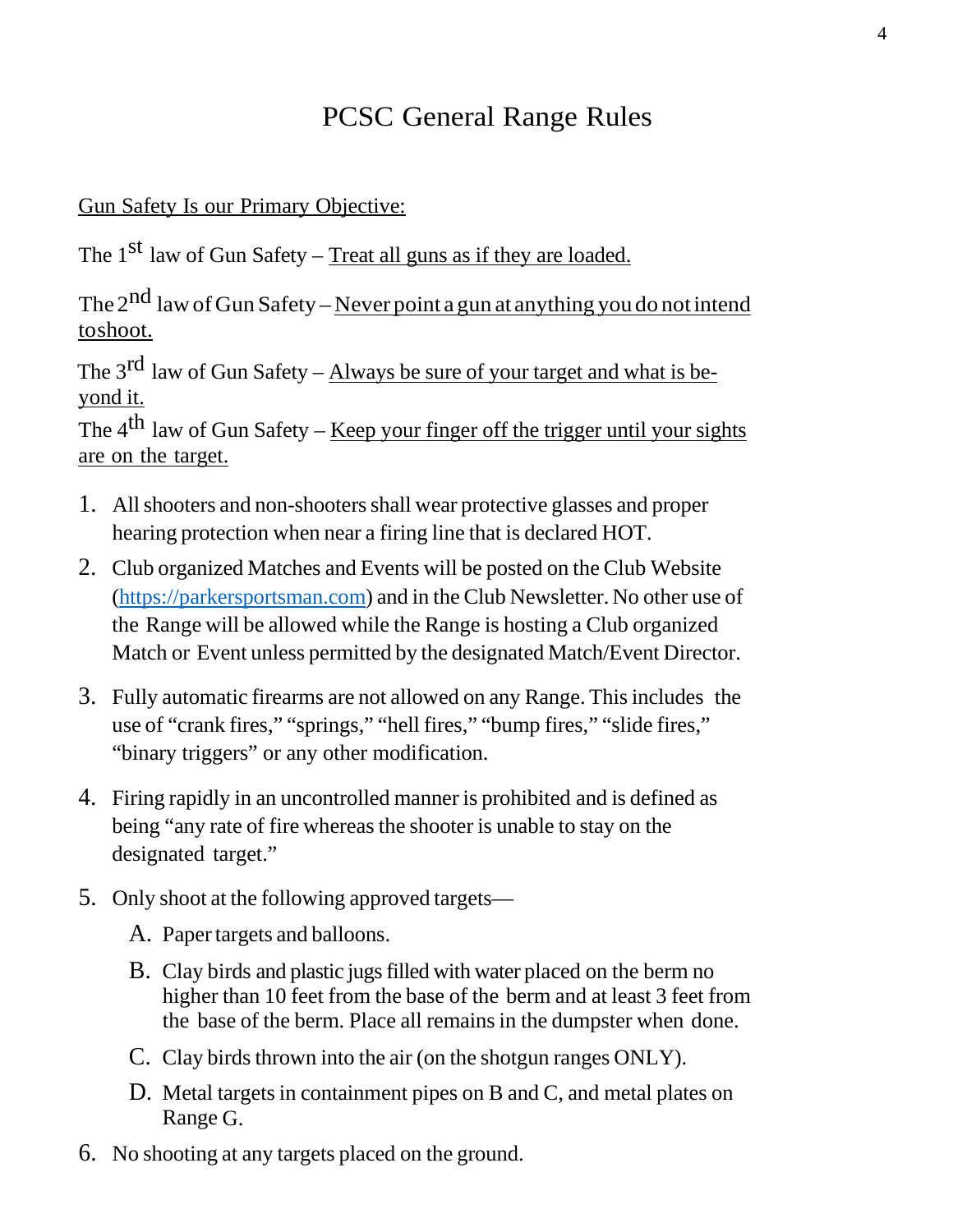- 7. All ranges that have steel plates  $B$ , C, and G  $-$  if anyone moves the firing line forward closer to the steel plates will be an AUTOMATIC DISMISSAL FROMTHECLUB.
- 8. ALL BULLETS MUST IMPACT BERM!!!
- 9. No .50 BMG ammunition is allowed, but all other .50 caliber ammunition is allowed.
- 10. No tracer ammunition of any kind is allowed.
- 11. Do not handle other people's equipment without their permission.
- 12. All paper targets shall be centered on the target frame.
- 13. Treat others with respect and patience.
- 14. Suspend and cease-fire at 20-minute intervalsfor target changes unless all shooters agree otherwise.
- 15. Shoot in your designated lane only. Do not fire diagonally acrossfiring lanes, except on Ranges B & C the marked benches directly in front of the steel containment pipe shall be used for shooting steel plates in the containment pipes. Steel Targets—No shooting atsteel unless authorized by the PCSC Board of Directors, with the sole exception being the steel Shotgun Patterning Board. Except for Ranges B, C & G—see rangespecific rules for Ranges B, C & G.
- 16. Self-healing targets may be used with approved plastic or wood frames. The targets must be high enough for the bullets to impact the berm!
- 17. All firearms (including shotguns) must be unloaded, have their actions open, or be in a closed case, bag, or holster before leaving from or returning to a vehicle.
- 18.When the Range is made SAFE/COLD, all firearms shall be placed on the bench and must be unloaded with actions open or secured inside a closed case. The use of Open Chamber Indicators is highly recommended.
- 19.Range A is the designated range for sighting in firearms.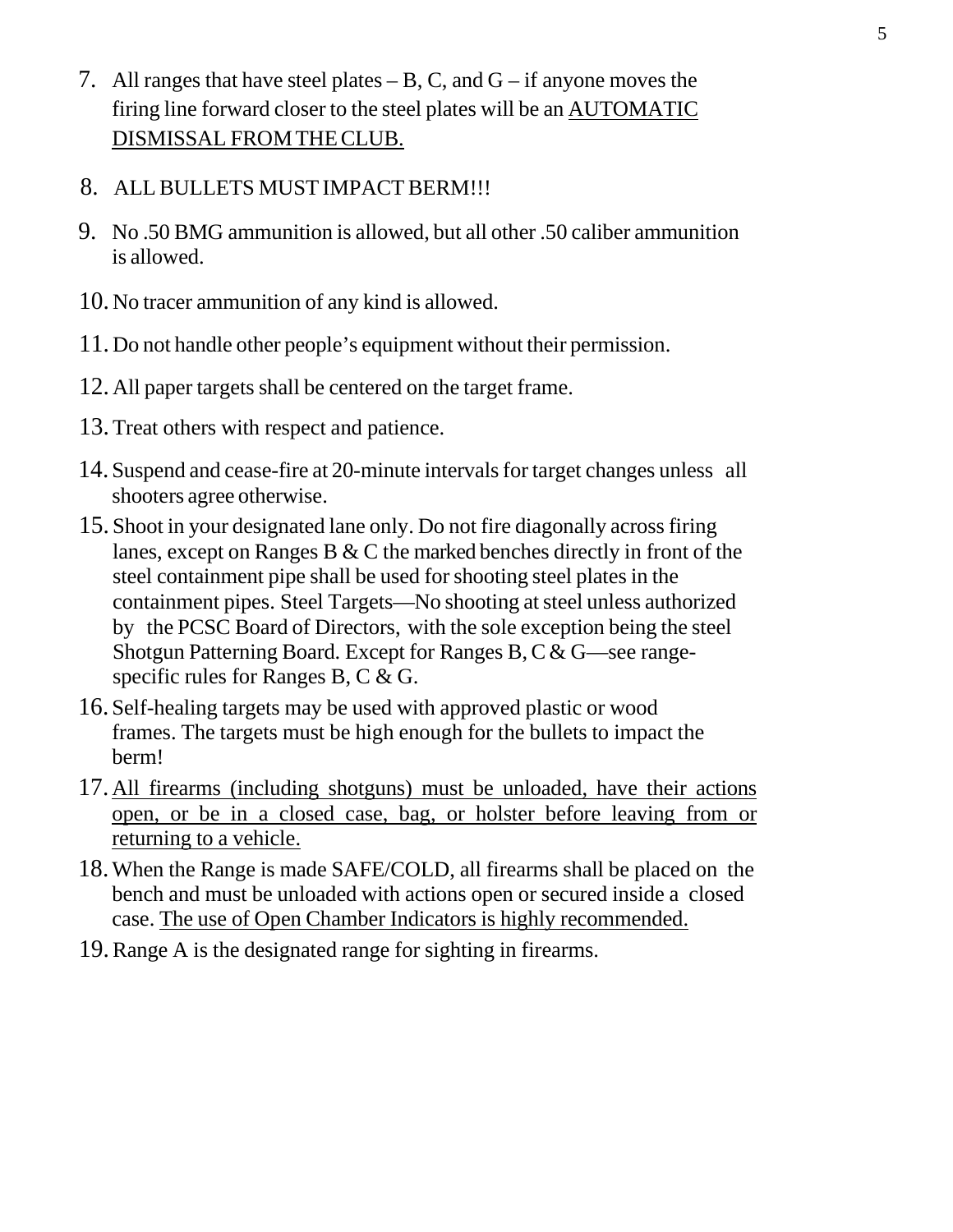#### Making the Range COLD/HOT

Yellow Flag – Range COLD

Do Not Sit at the Bench or Handle Firearms!

When making the Range SAFE/COLD, place the Yellow Flag in front of the firing line benches before going downrange. Declare the Range COLD. All firearms must be unloaded, with actions open or secure in a case. Open chamber indicators are highly recommended.

No handling of firearms cased or uncased is allowed. Do not sit at the Bench—stay behind the Red line or an arm's-length away from the Bench. You are not allowed to pack or unpack firearms/equipment cased or uncased, nor carry anything to or from the Bench when the Yellow Flag is up.

Ranges A  $\&$  F – If the firing line is moved forward, the Yellow Flag must be in place to indicate to new arrivals that people are downrange.

#### Red Flag – Range HOT

Place the RED safety flag in the holder. Declare the Range HOT. This is the only time you may handle firearms or sit at the Bench. You may open fire at targets downrange. This is the only time you may move firearms and equipment to or from the Bench/your vehicle.

The last person at the range will put the Yellow Flag up to retrieve targets and target frames. Replace the Yellow Flag with the Red Flag so it is legal to pack and move firearms/equipment to your vehicle and for the next member to legally bring their firearms/equipment to the Bench.

#### Black Powder Safety Requirements

- <span id="page-6-0"></span>1. Keep all powder containers capped.
- 2. Leave percussion caps off until you are ready to shoot.
- 3. Absolutely NO SMOKING in proximity of the loading area.
- 4. Keep the firearms on half-cock and uncapped.
- 5. Shooting Black Powder is not allowed if there is a Burn Ban in effect. Check https://parkercountytx.com for Burn Ban Status before coming to the Range.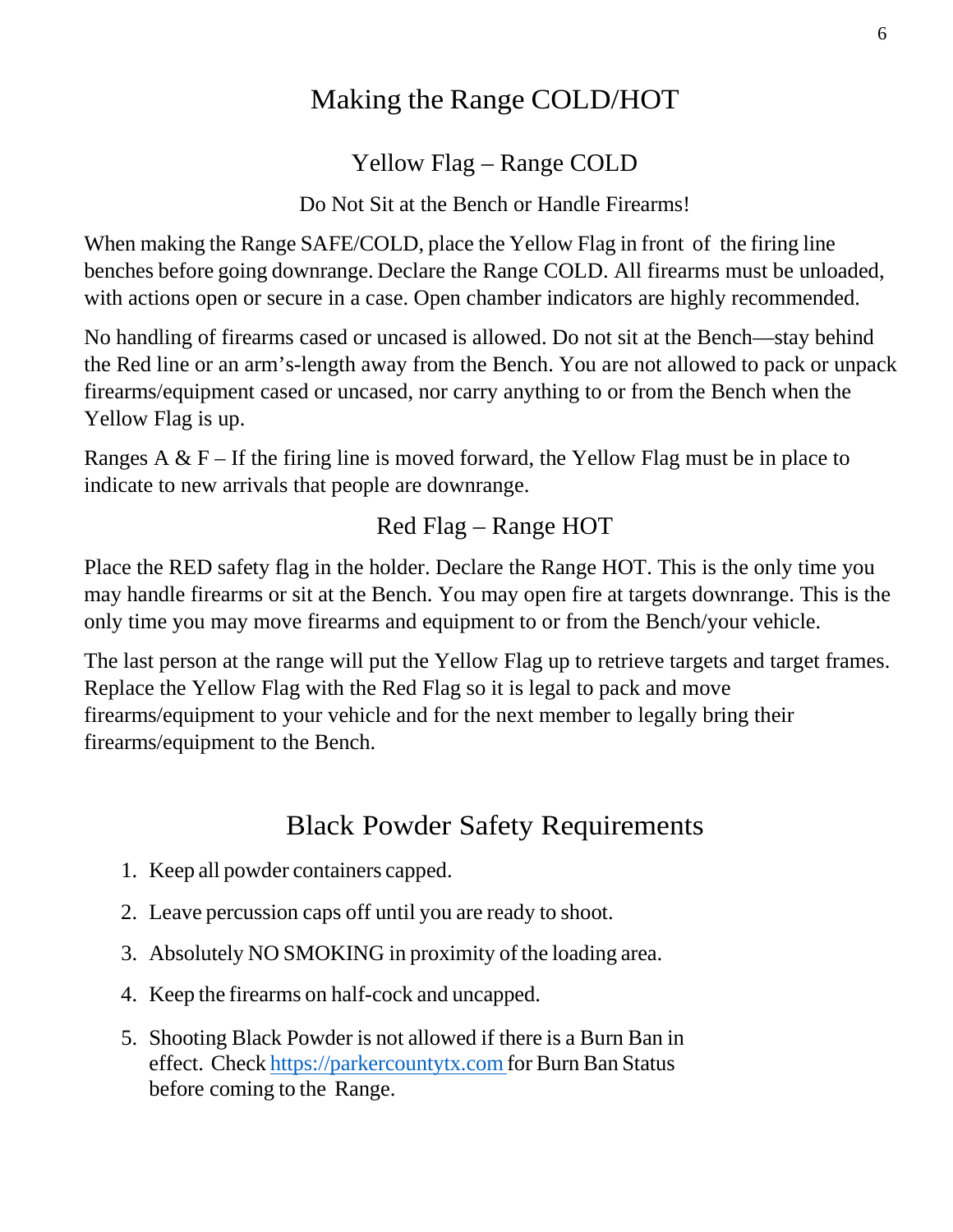#### Holster Section

- <span id="page-7-0"></span>1. Reminder: Drawing from a holster can be dangerous. All Safety Rules mustbefollowedclosely.
- 2. DO NOT sweep the muzzle on any body part of your own or anyone else on the Range.
- 3. DO NOT draw from a holster using live ammunition while standing on the cementpavilions.
- 4. DO NOT draw from a holster using live ammunition when drawing from behind the back, cross-drawing, or using a shoulder holster.

# PCSC Safety Violation Policy

- 1. Allsafety violations/infractions must be reported in writing to the Club and reviewed by the Safety Committee.
- 2. A written request will be sent to the Member concerning the violations/infractions with a request to respond in writing within ten (10) days of the letter. The Safety Committee will review this response and they will make a recommendation to the Board. If the Member does not respond to the letter as requested, then his or her membership may be canceled.
- 3. The Board, by a majority vote, may take action as they see fit.
- 4. The Safety Committee may recommend that a Member, found to be unsafe, repeat the Safety Orientation as well as pay the current Initiation Fee associated with it.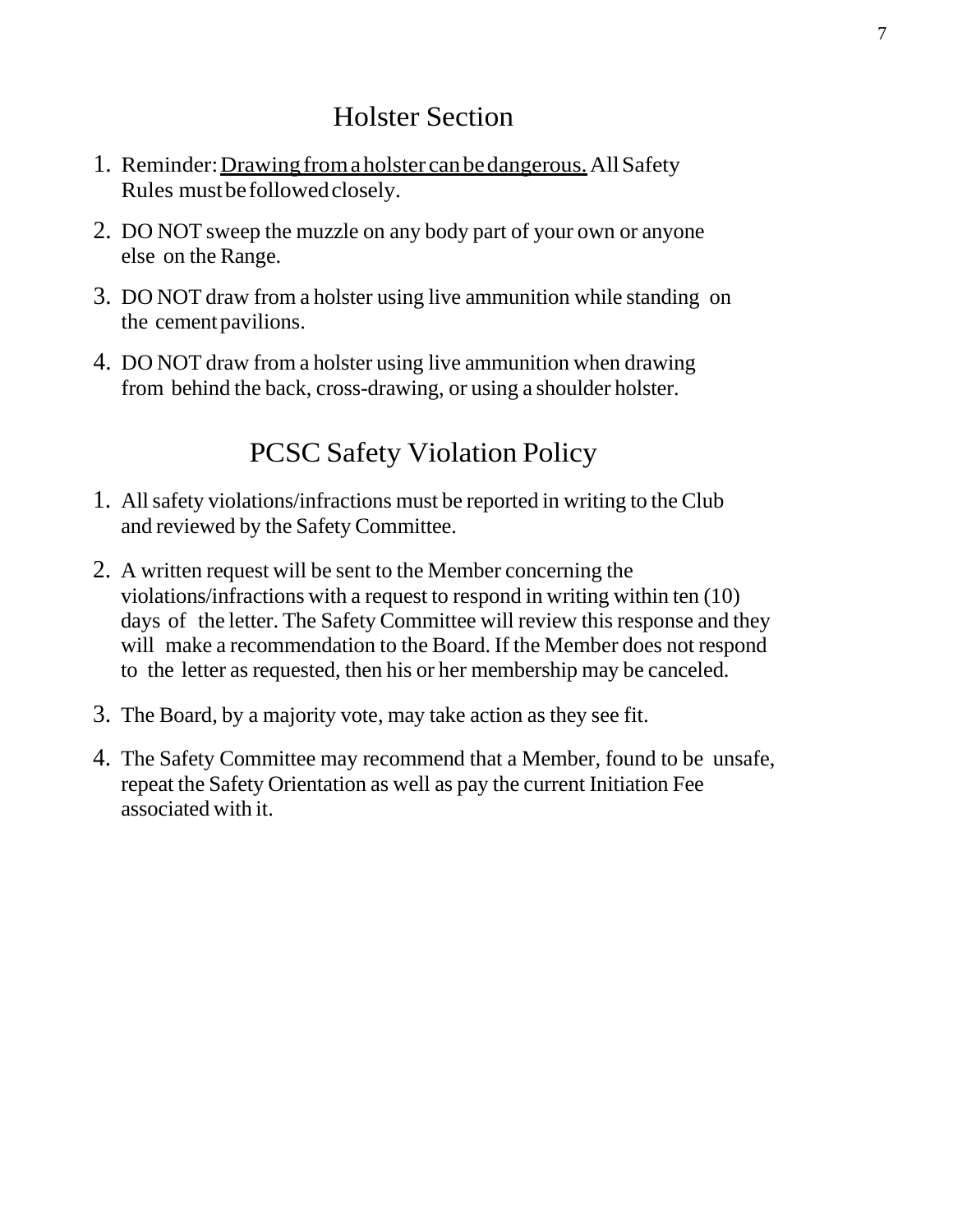# PCSC Specific Range Rules

<span id="page-8-0"></span>Range A (25 & 50 Yard)

- 1. Range A has 25-yard and 50-yard distances from the covered firing line. The firing line on Range A may be moved forward of the concrete if all shooters agree, and only for 20-minute intervals so as to respect the desires of any new arrivals. When transporting firearms forward of the bench, handguns must be secured in a holster that fully encloses the trigger guard or unloaded, magazine removed, chamber empty with ECI inserted; and long guns must be unloaded with magazine removed and chamber open with ECI inserted. If the firing line is moved forward, the Yellow Flag should be in place to indicate to any new arrivals to not handle firearms as shooters are downrange.
- 2. Shotguns and handguns loaded with shot shells may be fired at plastic jugs filled with water, or clay birds placed on the berm as per section #5 under General Range Rules. Remains of jugs must be disposed of in the dumpster. DO NOT shoot at paper targets with shot shells.
- 3. Rifles, handguns, and shotguns firing slugs may be fired on Range A at approved targets only as per section #5 under General Range Rules.
- 4. Drawing from a holster is allowed on Range A. Refer to the Holster Section for important information.
- 5. When the Range is made SAFE/COLD, all firearms shall be placed on the bench and must be unloaded with actions open, or secured inside a closed case. As mentioned before, the use of Open Chamber Indicators is highly recommended.
	- a. Double-action revolvers are placed with the cylinder rotated open.
	- b. Single-action revolvers are placed with the cylinder removed or secured inside a closed case.
	- c. Semi-automatic pistols are placed with magazines removed and slides locked to the rear.
	- d. Muzzleloaders are placed on half-cock WITHOUT percussion caps in place.
	- e. Range A is the designated range for sighting in all firearms.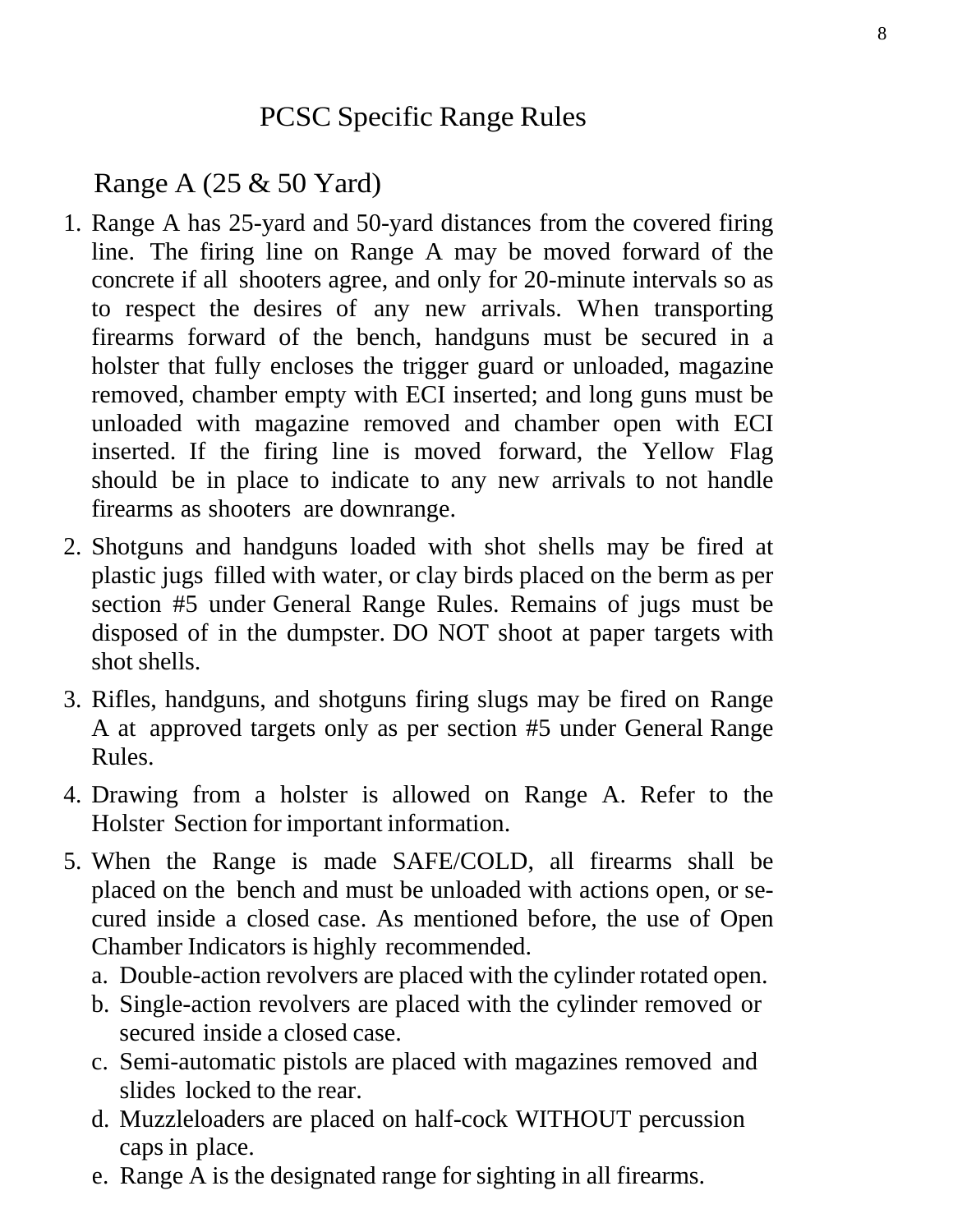#### <span id="page-9-0"></span>Range B (50 & 100 Yard)

- 1. The only handguns that may be fired on Range B are Hunter-type or Silhouette handguns firing Magnum or bottleneck cartridges. Pistol-caliber carbines may be fired on Range B, with the recommendation that sight zero be ensured at 50 yards on Range A. Remember, you are responsible for any rounds leaving the range.
- 2. Slugs may be fired from shotguns on Range B.
- 3. Only use PCSC Approved Targets as per section #5 under General Range Rules.
- 4. When the Range is made SAFE/COLD, all firearms shall be placed on the bench and must be unloaded with actions open, remove detachable magazines, or secured inside a closed case. As mentioned before, the use of Open Chamber Indicators is highly recommended.
- 5.Shooting Steel plates on Range B
	- a. Members shall provide their own steel plates which will fit into the containment pipe. Members will attach a bracket to the top of the plate to fit a 1/2-inch rope so the plate will swing. No other steel plates are approved.
	- b. Only one steel plate to be placed on Range B inside the containment pipe.
	- c. The shooting positions are center lanes or prone between these two positions. No other lanes may be used.
	- d. No shooting at steel plates during a burn ban.
	- e. Do not move the Firing Line forward when shooting at steel plates. Any member caught moving the Firing Line forward to shoot at the steel plates may be automatically dismissed from the Club.
	- f. Firing line cannot be moved forward unless approved by the Board (e.g., Matches).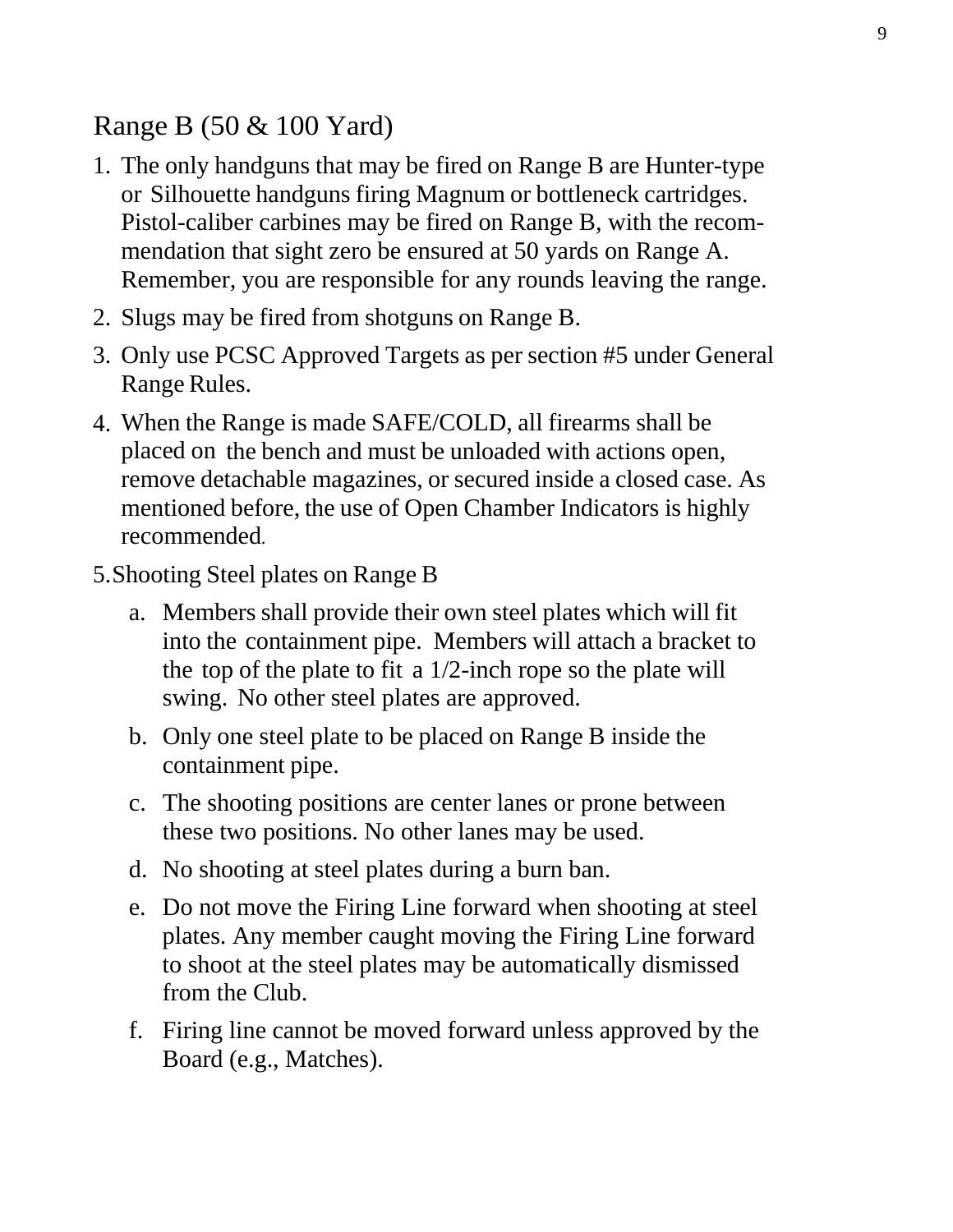# <span id="page-10-0"></span>Range C (200 & 250 Yard)

- 1. The only handguns that may be fired on this range are Hunter-type or Silhouette handguns firing Magnum or bottleneck cartridges. No pistol-caliber carbines or SBRs allowed on Range C unless chambered in Magnum or bottleneck cartridges.
- 2. DO NOT place targets closer than 200 yards on Range C. Target frame holders will be maintained at 200 yards and 250 yards.
- 3. Clay birds and/or plastic jugs filled with water may be placed on the berm no higher than 7 feet from the base of the berm and at least 3 feet from the base of the berm. Place all remains of plastic jugs in the dumpster when done.
- 4. NO RAPID FIRE on Range C. Only use PCSC Approved Targets as per section #5 under General Range Rules.
- 5. No rimfire ammunition of any kind is allowed on Range C (e.g., .17 HMR, .22 LR, .22 Magnum).
- 6. When the Range is made SAFE/COLD, all firearms shall be placed on the bench and must be unloaded with actions open, remove detachable magazines, or secured inside a closed case. As mentioned before, the use of Open Chamber Indicators is highly recommended.
- 7.Shooting Steel plates on Range C
	- A. Members shall provide their own steel plates which will fit into the containment pipe. Members will attach a bracket to the top of the plate to fit a 1/2-inch rope so the plate will swing. No other steel plates are approved.
	- B. Only one steel plate to be placed on Range C inside the containment pipe.
	- C. The shooting positions are Lanes  $6 \& 7$  or prone between these two positions. No other lanes may be used.
	- D. No shooting at steel plates during a burn ban.
	- E. Do not move the Firing Line forward when shooting at steel plates. Any member caught moving the Firing Line forward to shoot at the steel plates may be automatically dismissed from the Club.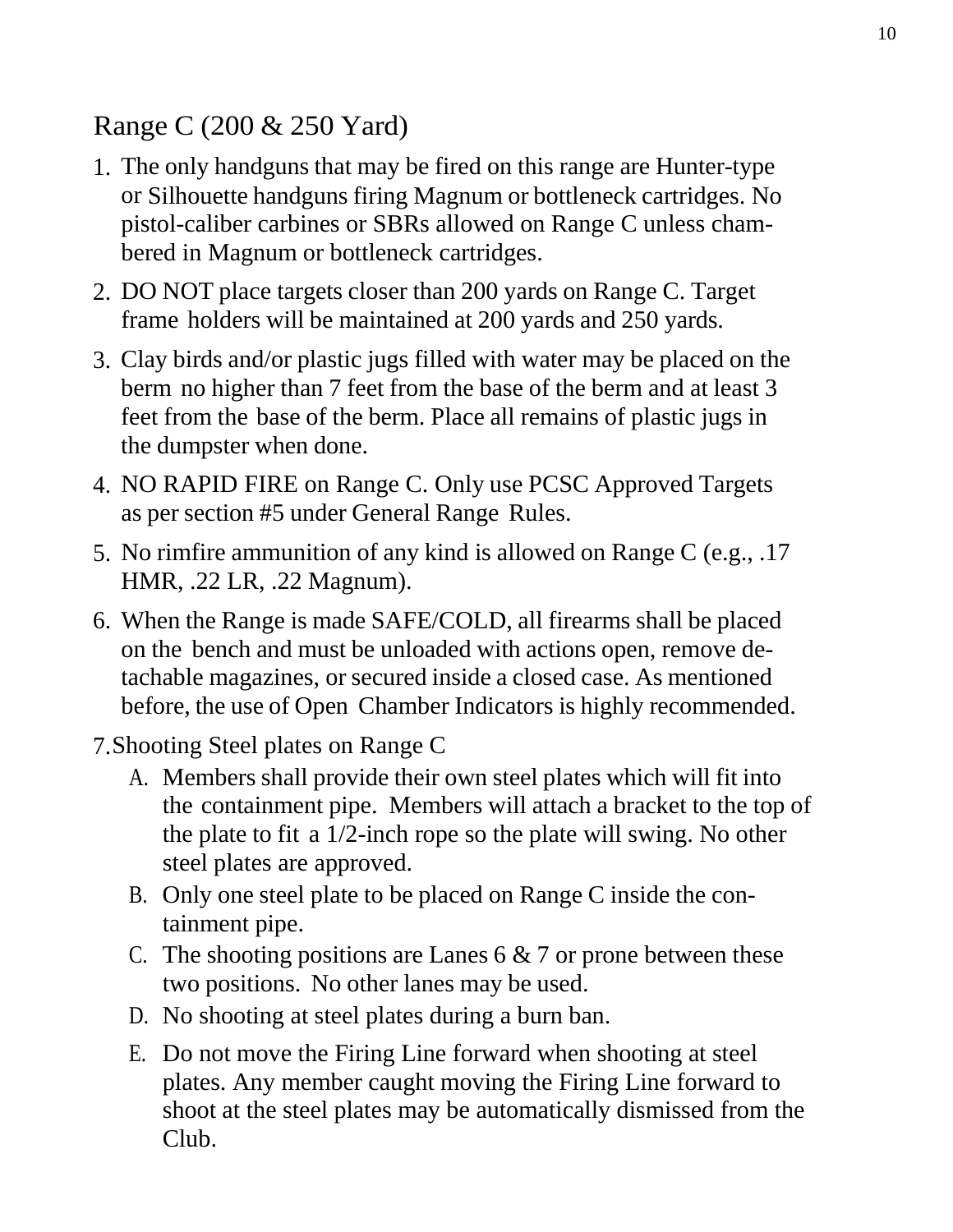# Range D (Shotgun Range)

- 1. Range D is Trap and Skeet area and has a special use policy that will be explained to new members. Members that use this range will need to attend a separate orientation to use this range.
- 2. No rifles or handguns may be fired on Range D.
- 3. No shot larger than 7 ½ is allowed for clay birds. Only use shot sized 7 ½, 8, or 9. Do not fire slugs on Range D.
- 4. Shooters shall not allow their shotguns to swing outside RED safety Zone Markers.
- 5. Shooters will only load their shotguns after they are standing on their respective shooting station. Two shells may be loaded for shooting doubles or 2 consecutive singles on this.
- 6. The patterning boards are located on the north end of Range D and may be used anytime, but for safety concerns communicate with any shooter using north field.
- 7. Shot size larger than  $7\frac{1}{2}$  may be fired at the Shotgun Patterning Board. However, DO NOT fire buckshot or slugs at the Shotgun Patterning Board.
- 8. Shotguns are to be patterned on the Shotgun Patterning Board only. The firing line will be located between 27 yards and 40 yards from the Shotgun Patterning Board.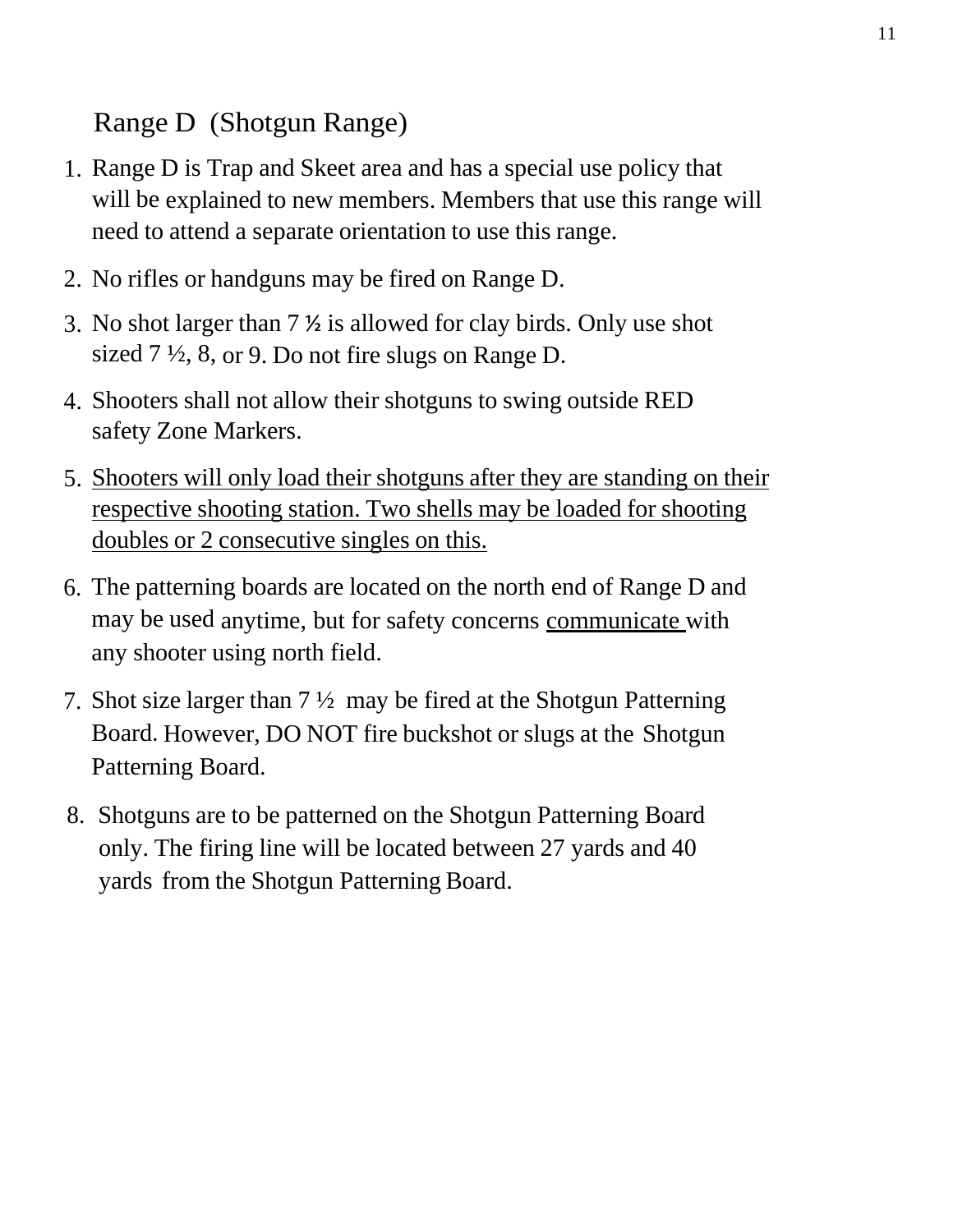# Range E

Range E is the shotgun area open to all members and the rules are covered with range rules.

- 1. Firing location is from a line beside the operator on the left or right no further than 12 feet. Never have a loaded gun to the rear of the operator and use the cage if there is any doubt about a new shooter.
- 2. The use of an extra thrower is allowed as long as no standing rule is broken. The patterning boards are located on the north end of Range D and may be used anytime, but for safety concerns communicate with any other shooter using the north field.
- 3. No rifles or handguns may be fired on Range E.
- 4. No shot size larger than 7 ½ is allowed for clay birds. Use only shot sizes 7 ½, 8, or 9.
- 5. Only load one shell unless shooting doubles on this range, then two shells may be loaded.
- 6. Do not fire shotgun slugs or buckshot on Range E.
- 7. Use caution when using hand traps in order to avoid personal injury**.**
- 8. If in any doubt as to proper operation of the hand traps, ask for assistance. We highly recommend that new shooters shoot from the cage for the sake of their safety and the safety of those around them.
- 9. Shotguns should be patterned on the Shotgun Patterning Board only. The firing line will be located between 27 yards and 40 yards for the Shotgun Patterning Board. Patterning board is located north of the Trap and Skeet range.
- 10.Shooters shall not allow their shotgun to swing outside the RED safety Zone Markers.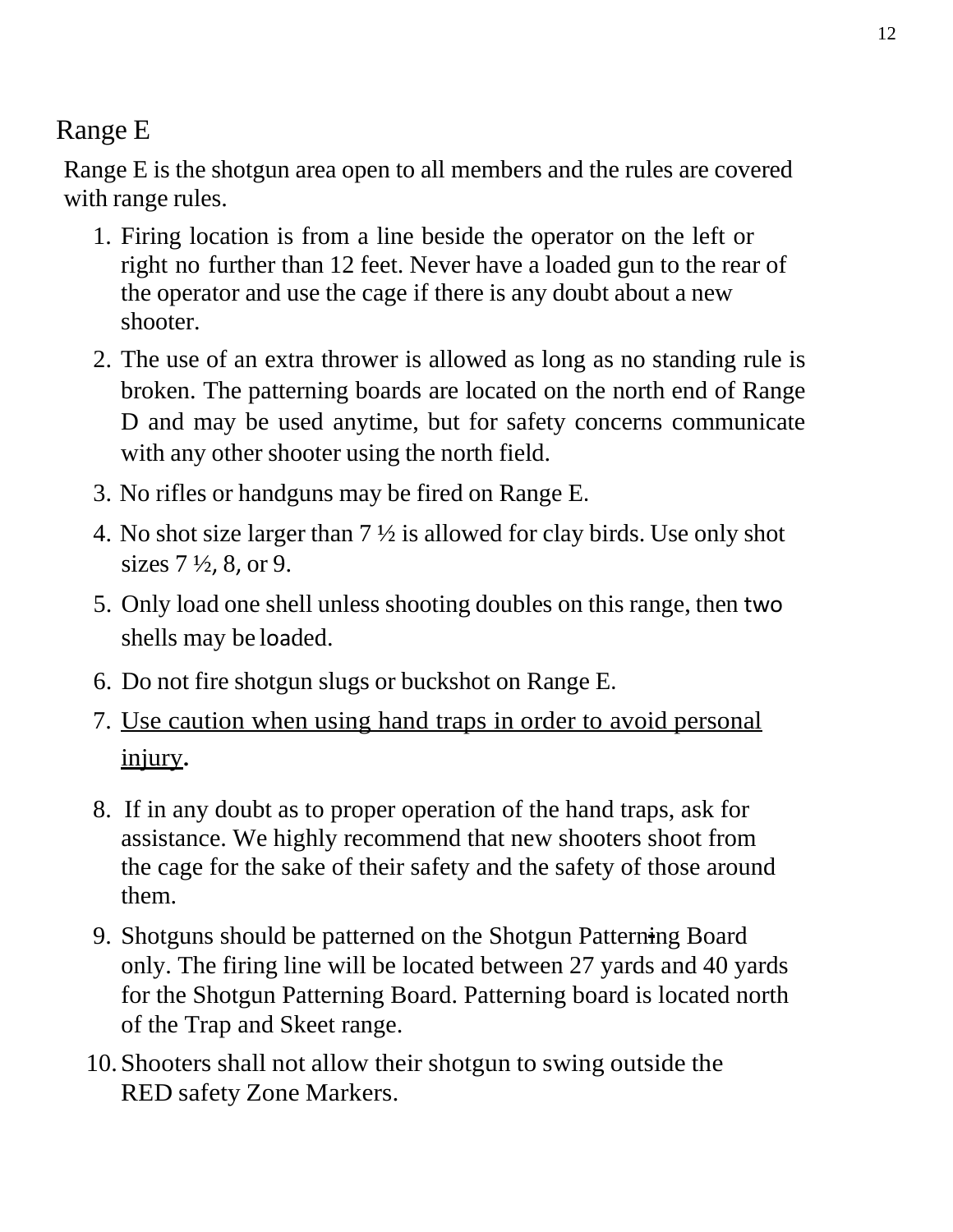# Range F

- 1. Cartridges up to and including .44 Magnum and .45 Colt may be fired on Range F. Any cartridge more powerful than .44 Mag- num is not allowed.
- 2. .22 rimfire rifles are the only rifles allowed on Range F. No centerfire rifle cartridges are allowed on Range F.
- 3. Shooting from the prone on Range F is allowed ONLY with approval from the PCSC Board of Directors, and then allowed only while supervised.
- 4. Drawing from a holster is allowed on Range F. Refer to the Holster Section for important information.
- 5. Only use PCSC Approved Targets as per section #5 under General Range Rules.
- 6. When the Range is made SAFE/COLD, all firearms shall be placed on the bench and must be unloaded with actions open, or secured inside a closed case. As mentioned before, the use of Open Chamber Indicators is highly recommended. Everyone must be behind the RED LINE.
	- a. Double-action revolvers are placed with the cylinder rotated open.
	- b. Single-action revolvers are placed with the cylinder removed or secured inside a closed case.
	- c. Semi-automatic pistols are placed with magazines removed and slides locked to the rear.
	- d. Muzzleloaders are placed on half-cock WITHOUT percussion caps in place.
- 7. If the firing line is moved forward, the Yellow Flag should be in place indicating to any new arrivals not to handle firearms, as shooters are downrange. When transporting firearms forward of the bench, handguns must be secured in a holster that fully encloses the trigger guard or unloaded, magazine removed, chamber empty with ECI inserted; and long guns must be unloaded with magazine removed and chamber open with ECI inserted. NO SITTING OR HANDLING FIREARMS AT THE BENCH!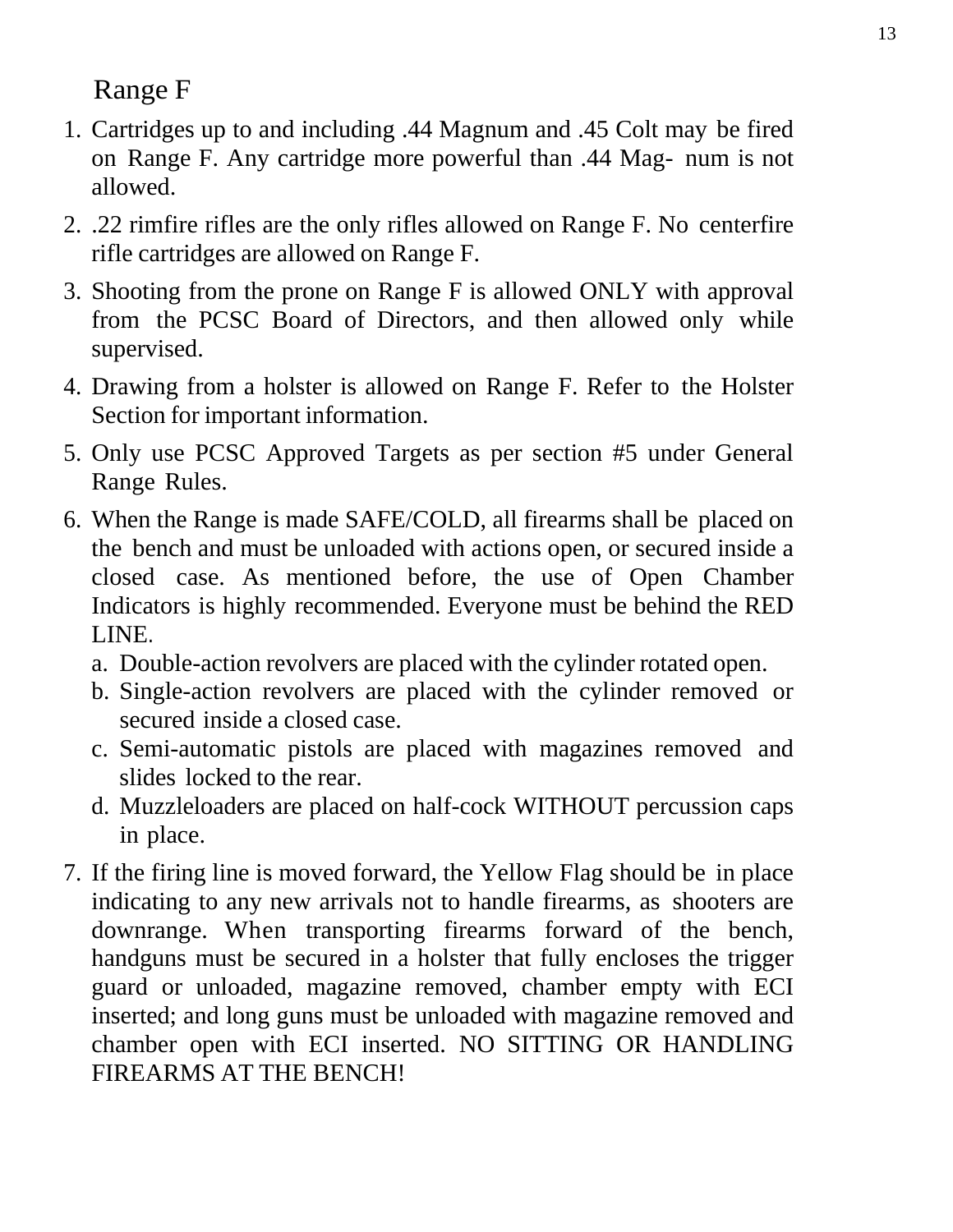### <span id="page-14-0"></span>Range G (Steel Plates)

- 1. PCSC Members must complete Range G orientation to receive a dedicated Range G access key.
- 2. Jacketed bullets are OK, but no armor-piercing or solid copper ammunition.
- 3. Handguns using .22 rimfire (no .17 HMR caliber) to .44 Mag. caliber ammunition may be fired on Range G. YELLOW DISCS ARE FOR .22 RIMFIRE AMMUNITION ONLY!
- 4. No bottleneck rifle cartridges may be used on Range G.
- 5. .22 LR rifles (NO other rimfire ammunition) permitted on Range G.
- 6. Members cannot go in front of the firing benches for any reason. If a Member goes into the Restricted Area, there will be an automatic dismissal from the Club.
- 7. All shooters and all Guests must wear hearing protection and safety glasses on Range G.
- 8. Pistol-caliber carbines with barrels no longer than 16" are allowed on Range G, limited to straight-wall cases, including 10 mm and .45 ACP (No .44 Magnum and No .223 Rem./5.56 mm).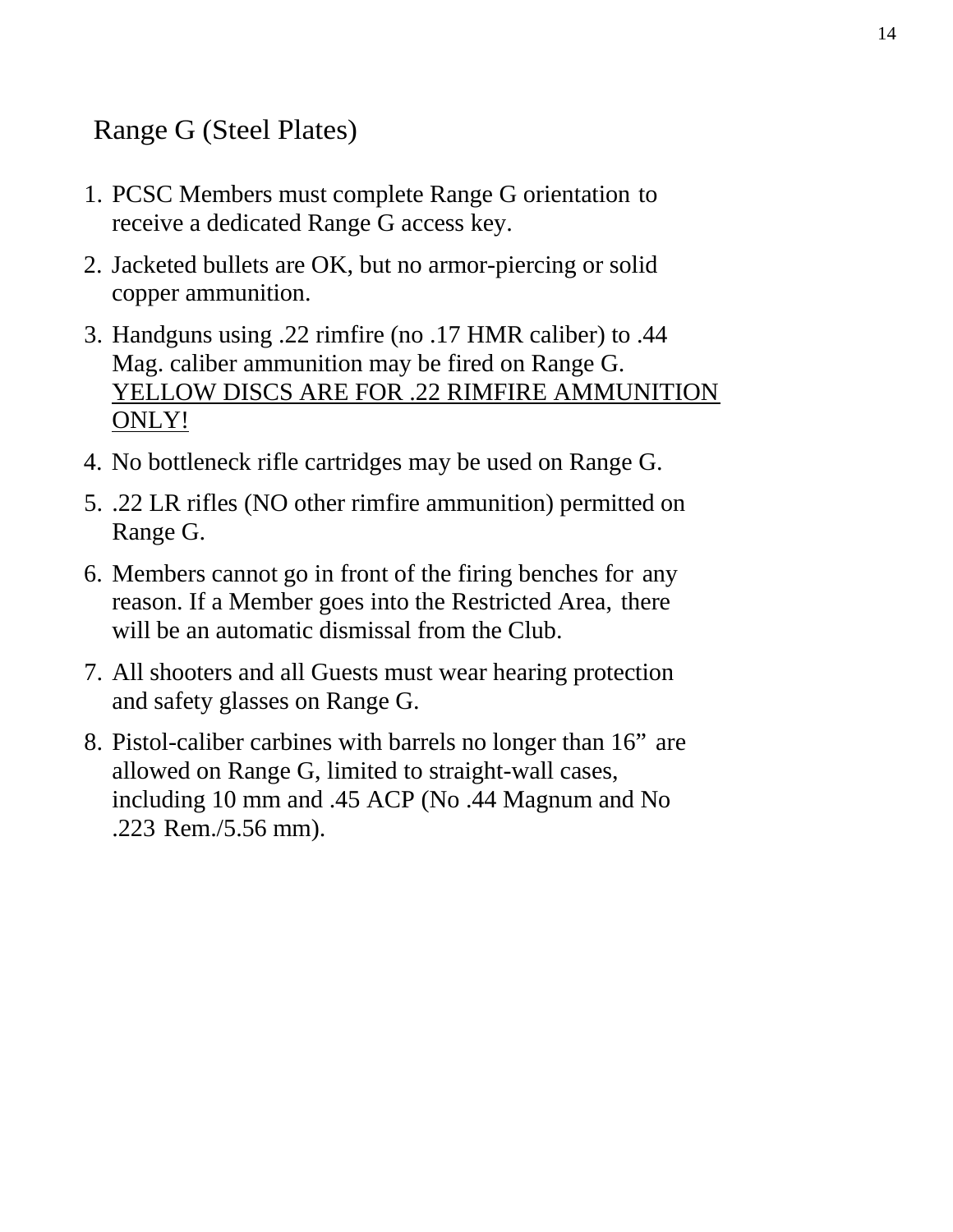# <span id="page-15-0"></span>Sporting Clays Range

- 1. All Members and Guests must sign in before going to the Sporting Clays (SC) field.
- 2. Raise the Orange SC flag that is next to the Red range flag to let Members know the SC field is in use. When done, if no one is left in the SC field, lower the Orange SC flag and, if no one is left on the regular ranges, lower the Red range flag also. Pay the box in the sign-in house before leaving.
- 3. Only shotguns are allowed to be fired in the SC field.
- 4. All shotguns must have actions open and kept unloaded until you get in the cage.
- 5. Shotguns must be unloaded and actions open when exiting the cage.
- 6. Always keep guns pointed in a safe direction even when they are unloaded.
- 7. All shooters and all Guests must wear hearing protection and safety glasses at all times.
- 8. No alcohol is allowed.
- 9. Only 7½, 8, or 9 shot allowed.
- 10.Only two (2) shells are to be loaded at one time.
- 11.Shooting at wildlife is strictly prohibited.
- 12.Only Members who have been through orientation are allowed to disarm and rearm the clay machines
- 13.Minors under age 18 must be accompanied by an adult.